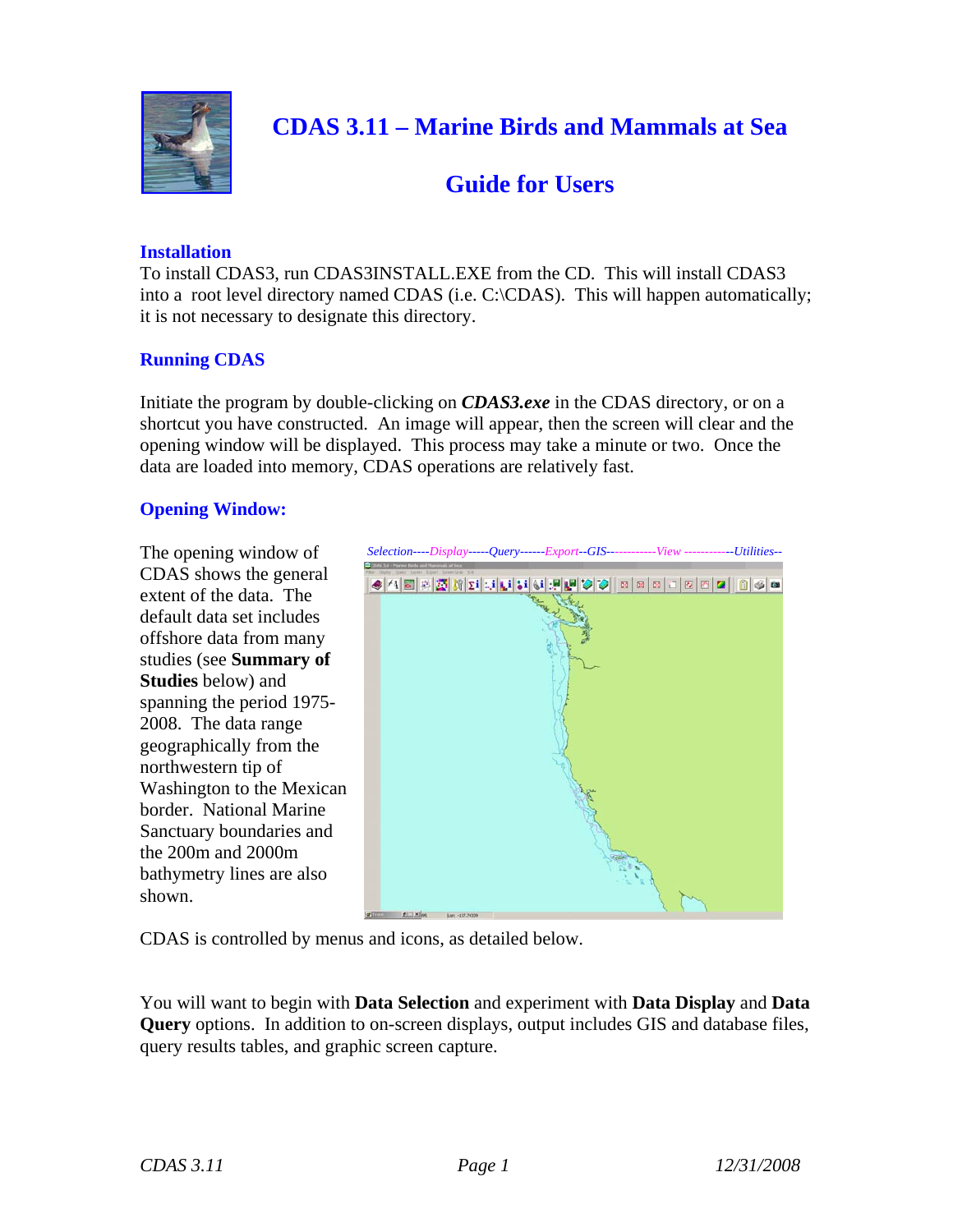## **ICONS AND MENUS**

### Data Selection

Several icons and menus serve to refine the data selection. By default all studies, all dates, and the complete geographic range are selected. No species are preselected; *it is always necessary to select species..* 

|               | <b>Select</b>  | Allows the selection of one or more studies to be analyzed and         |
|---------------|----------------|------------------------------------------------------------------------|
|               | <b>Studies</b> | displayed.                                                             |
|               | <b>Select</b>  | Allows the selection of up to 200 species from an interactive menu.    |
|               | <b>Species</b> | Species are listed by common name in taxonomic order, as defined in    |
|               |                | spplist.csv. Only 160 species can be differentiated visually.          |
|               | <b>Select</b>  | Allows the selection of one or two date ranges from an interactive     |
|               | <b>Date</b>    | menu; the minimum selection is one day. By default, all dates are      |
|               | Range          | selected.                                                              |
|               |                | Allows the selection of a rectangular geographic data region using the |
| $\frac{1}{2}$ | <b>Select</b>  | mouse. Click and drag to define the box, release the mouse button to   |
|               | <b>Region</b>  | execute. By default, all data are selected.                            |

## Data Display

Check boxes on these two menus determine the format of the data displays and which legends are visible. Colors used for observations and density cells may be changed by clicking on the item in the legend to invoke the color menu.

| $\frac{3}{2}$ | <b>Select</b><br>Data<br><b>Types</b> | Determines selection of data types to display, including<br>observations, density cells, effort cells, contours, etc. Several data<br>types may be displayed simultaneously. This menu also sets grod<br>size and may be used to exclude large flocks or minimum survey<br>effort. |
|---------------|---------------------------------------|------------------------------------------------------------------------------------------------------------------------------------------------------------------------------------------------------------------------------------------------------------------------------------|
| K             | <b>Select</b><br>Key<br><b>Types</b>  | Determines which keys will be displayed, including observations,<br>density cells, effort cells, etc. Each key will open in its own<br>window.                                                                                                                                     |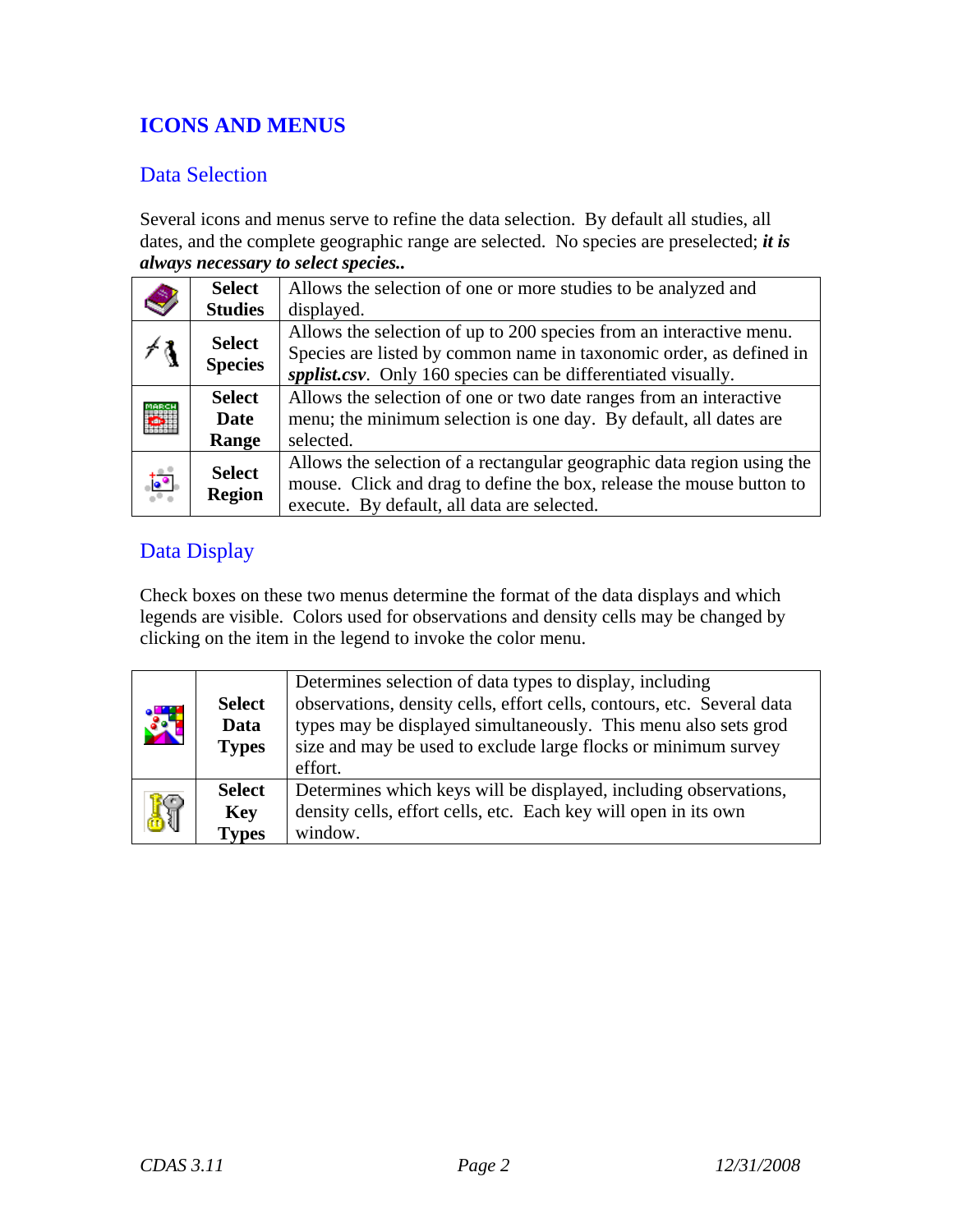## Data Query

Results of several types of interactive data query, including individual observations, and summary data within areas. Clicking on an observation, cell, or polygon will add those data to a table which may then be saved in .csv format.

| Data<br><b>Summary</b>     |                                    | Displays a summary of the data selected, including number of<br>studies, number of species, number of observations, etc.                                                                                                      |  |  |
|----------------------------|------------------------------------|-------------------------------------------------------------------------------------------------------------------------------------------------------------------------------------------------------------------------------|--|--|
| <b>i.,</b>                 | Query<br><b>Observation</b>        | Using selected data, displays a table of observation data points<br>selected interactively from the screen; table contents may be<br>saved in .csv format.                                                                    |  |  |
|                            | <b>Query Cell</b>                  | Using selected data, displays a table of density cell data selected<br>interactively from the screen; table contents may be saved in .csv<br>format.                                                                          |  |  |
| $\triangle^{\mathfrak{z}}$ | Query<br>Polygon                   | Using selected data, displays a table of densities, counts, and<br>effort within named polygons. Requires addition of polygon<br>layer - see Add GIS Layer. Table contents may be saved in<br>.csv format.                    |  |  |
|                            | <b>Resources at</b><br><b>Risk</b> | Using selected data, displays a table of densities and populations<br>at risk by species within each named polygon. Requires addition<br>of polygon layer – see Add GIS Layer. Table contents may be<br>saved in .csv format. |  |  |

## Data Export

Exports results of data selection in ArcView Shape file and .csv formats.

| $\frac{1}{2}$ | Export              | Based on selected data, exports observation data as ArcView<br><b>Observations</b> Shape file and in . <i>csv</i> format. |
|---------------|---------------------|---------------------------------------------------------------------------------------------------------------------------|
|               |                     |                                                                                                                           |
| $\frac{1}{2}$ | <b>Export Cells</b> | Based on selected data, exports density cell data as ArcView<br>Shape file and in .csv format.                            |

#### **GIS Layers**

Line or Polygon GIS layers in geographic coordinates may be added to the basic display. Polygon layers added in this way may be used in the Query Polygon and Resources at Risk functions, useful for determining densities within spill polygons or other areas of interest. GIS layers should be in ArcView Shape File format.

| <b>I</b> | <b>Add GIS</b><br>Layer | Opens File Browser in the CDAS directory, from which you may<br>navigate to other folders as needed. Click once on the layer you<br>want to add. The name of that file will appear in the [File name:]<br>field. Click [OPEN]. CDAS will redraw the screen and the added<br>layer will be displayed. |
|----------|-------------------------|------------------------------------------------------------------------------------------------------------------------------------------------------------------------------------------------------------------------------------------------------------------------------------------------------|
|----------|-------------------------|------------------------------------------------------------------------------------------------------------------------------------------------------------------------------------------------------------------------------------------------------------------------------------------------------|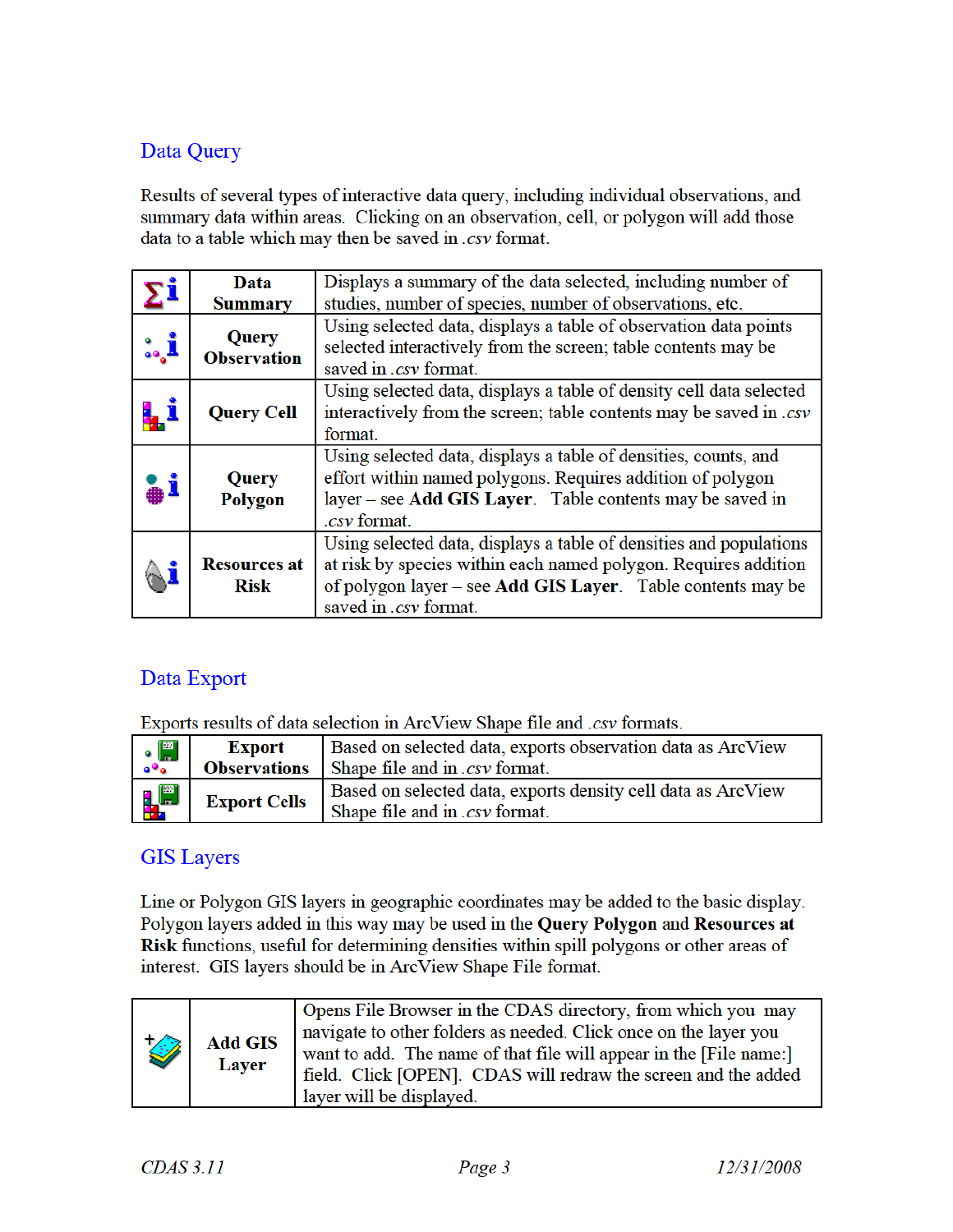| Î | <b>Remove</b><br><b>GIS Layer</b> | Opens the Layers dialog box. The left portion of the menu lists all<br>the currently selected GIS layers. The right portion of the menu<br>lists the GIS layers you wish to remove from the screen. To<br>remove a layer, highlight the name(s) and $[MOVE>]$ it to the right<br>hand portion of the listbox. To remove all layers, choose [MOVE]<br>ALL>>]. You can adjust your selection as you like; when you are<br>satisfied, choose [ACCEPT]. CDAS will redraw. |
|---|-----------------------------------|-----------------------------------------------------------------------------------------------------------------------------------------------------------------------------------------------------------------------------------------------------------------------------------------------------------------------------------------------------------------------------------------------------------------------------------------------------------------------|
|---|-----------------------------------|-----------------------------------------------------------------------------------------------------------------------------------------------------------------------------------------------------------------------------------------------------------------------------------------------------------------------------------------------------------------------------------------------------------------------------------------------------------------------|

## View

Activates various screen view functions.

| X<br><b>Zoom Out</b>                                 |                                                 | Creates a wider view with the current screen view as the center.<br>The magnification factor is 2.                                                                       |  |
|------------------------------------------------------|-------------------------------------------------|--------------------------------------------------------------------------------------------------------------------------------------------------------------------------|--|
| 窝<br>Zoom In<br><b>Zoom</b> to<br>飂<br><b>Extent</b> |                                                 | Allows you to view a selected area of the screen in more detail.<br>A cursor will appear; click in the center of the area of interest.                                   |  |
|                                                      |                                                 | Executes a Zoom such that your selected data occupies the central<br>portion of the view screen.                                                                         |  |
|                                                      | <b>Window</b>                                   | Allows the definition of a new screen view by the creation of a<br>box. Left click and drag to define the box $-$ releasing the mouse<br>button will execute the window. |  |
|                                                      | <b>Refresh</b><br><b>Screen</b>                 | Refreshes the screen display.                                                                                                                                            |  |
|                                                      | Pan                                             | Moves the map view without changing the scale. Click and hold<br>the left mouse button to move the map, releasing button when it is<br>in the desired position.          |  |
|                                                      | <b>Set</b><br><b>Background</b><br><b>Color</b> | Enables the color menu so that you may choose a different<br>background color. Affects the ocean area only.                                                              |  |

## **Utilities**

There are several ways to capture graphical output resulting from data selection and display choices:

| A | Copy<br><b>Image to</b><br><b>Clipboard</b> | Places a copy of the current contents of the main screen on the<br>clipboard, from which it may be pasted into many applications,<br>including Word, Powerpoint, or Paint. From Paint or another<br>image program, it may be saved in a variety of graphic formats. |  |
|---|---------------------------------------------|---------------------------------------------------------------------------------------------------------------------------------------------------------------------------------------------------------------------------------------------------------------------|--|
|   | Print<br><b>Screen</b>                      | Prints the current view using the Windows printer interface.                                                                                                                                                                                                        |  |
|   | Copy<br><b>Image to</b><br><b>JPG</b>       | Copies the current view in JPG format.                                                                                                                                                                                                                              |  |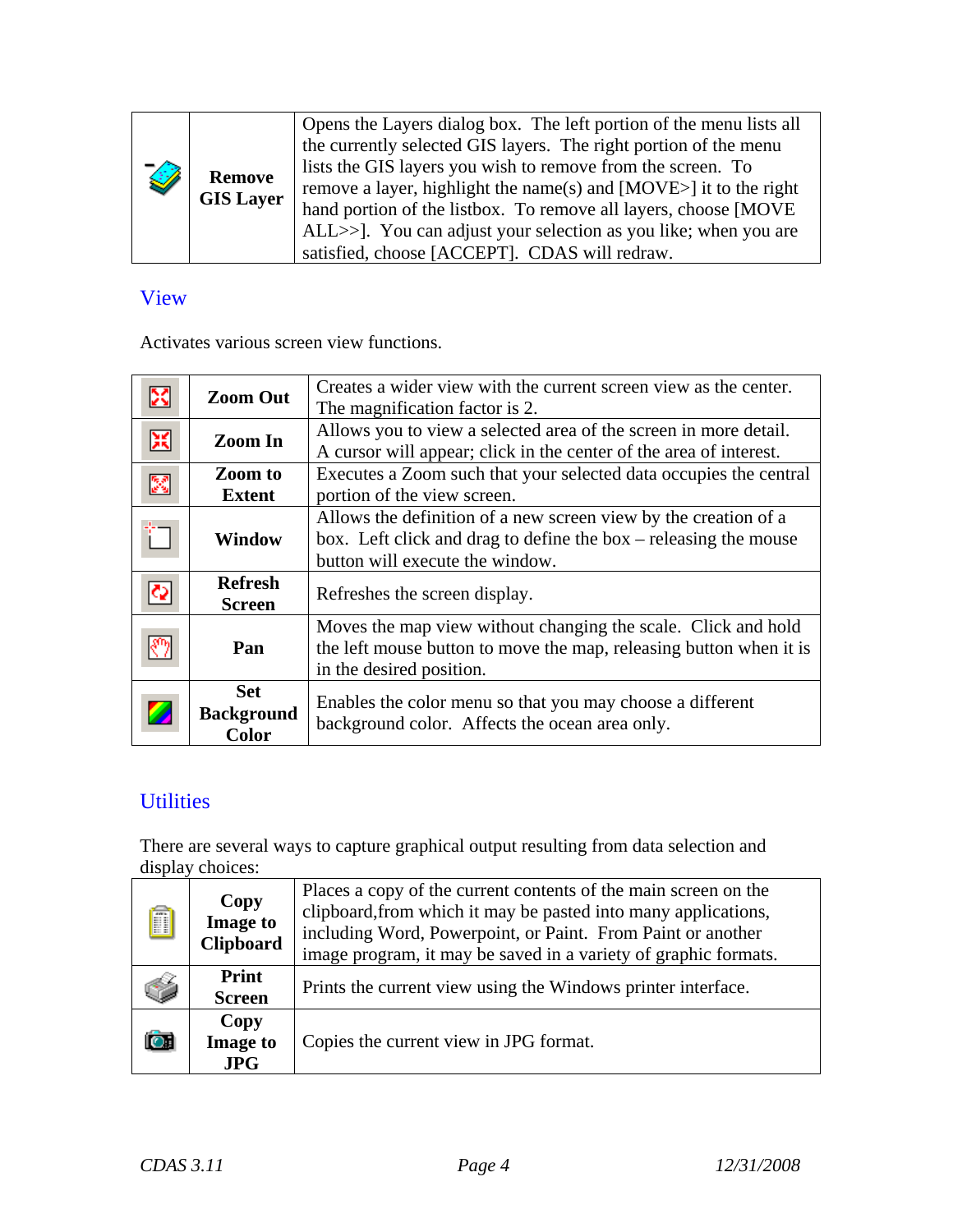## **SAMPLE APPLICATIONS**

#### **Data Exploration**

 data pre-selected. No species have been selected. The  $\sum \tilde{I}$  **Data Summary** function creates a display summarizing data selected. By default, CDAS opens with all studies, all dates, and the entire geographic range of the

| <b>Selected Data</b> | - 101        |
|----------------------|--------------|
|                      |              |
| Studies              | 20           |
| Species              | Ω            |
| Groups               | n            |
| Individuals          | n            |
|                      |              |
| Avg Group Size       | 0.00         |
| Max Group Size       | 0            |
|                      |              |
| Effort (Linear km)   | 80564.7      |
| Cell Size (min)      | 10.0         |
| Density (birds/km2)  | 0.00         |
|                      |              |
| Northern Limit       | 48.50010     |
| Southern Limit       | 32.16673     |
| Eastern Limit        | $-117.16690$ |
| Western Limit        | $-129.00026$ |
|                      |              |
|                      |              |

This display will change as data selection continues.

Using the **Select Studies** function, select the studies to be used, and using the  $\overrightarrow{A}$  **Select Species** function, select the species to be displayed. In the example below, all alcid species are chosen.

| Parasitic Jaeger<br>Long-tailed Jaeger<br>Unidentified Jaeger<br>Unidentified Small Seabird<br>Unidentified Medium Seabird<br>Unidentified Large Seabird<br>Unidentified Diving Seabird<br><b>Unidentified Seabird</b><br>Non-marine Birds<br>Northern Elephant Seal<br>Harbor Seal<br>Unidentified Seal<br>Sea Otter<br>Guadalupe Fur Seal | ₩<br>↤ | Xantus's or Craveri's Murrelet<br>Ancient Murrelet<br><b>Unidentified Murrelet</b><br>Cassin's Auklet<br>Parakeet Auklet<br>Rhinoceros Auklet<br><b>Unidentified Auklet</b><br>Horned Puffin<br><b>Tufted Puffin</b><br>Unidentified Puffin<br><b>Unidentified Small Alcid</b><br>Unidentified Medium Alcid<br>Unidentified Large Alcid<br>Unidentified Alcid |  |
|---------------------------------------------------------------------------------------------------------------------------------------------------------------------------------------------------------------------------------------------------------------------------------------------------------------------------------------------|--------|---------------------------------------------------------------------------------------------------------------------------------------------------------------------------------------------------------------------------------------------------------------------------------------------------------------------------------------------------------------|--|
|---------------------------------------------------------------------------------------------------------------------------------------------------------------------------------------------------------------------------------------------------------------------------------------------------------------------------------------------|--------|---------------------------------------------------------------------------------------------------------------------------------------------------------------------------------------------------------------------------------------------------------------------------------------------------------------------------------------------------------------|--|

| <b>Selected Data</b> | $ \Box$ $\times$ |  |
|----------------------|------------------|--|
|                      |                  |  |
| Studies              | 15               |  |
| Species              | 21               |  |
| Groups               | 76964            |  |
| Individuals          | 409798           |  |
|                      |                  |  |
| Avg Group Size       | 5.32             |  |
| Max Group Size       | 7500             |  |
|                      |                  |  |
| Effort (Linear km)   | 62668.4          |  |
| Cell Size (min)      | 10.0             |  |
| Density (birds/km2)  | 1.15             |  |
|                      |                  |  |
| Northern Limit       | 48.50010         |  |
| Southern Limit       | 32.16673         |  |
| Eastern Limit        | $-117.16690$     |  |
| Western Limit        | $-129.00026$     |  |
|                      |                  |  |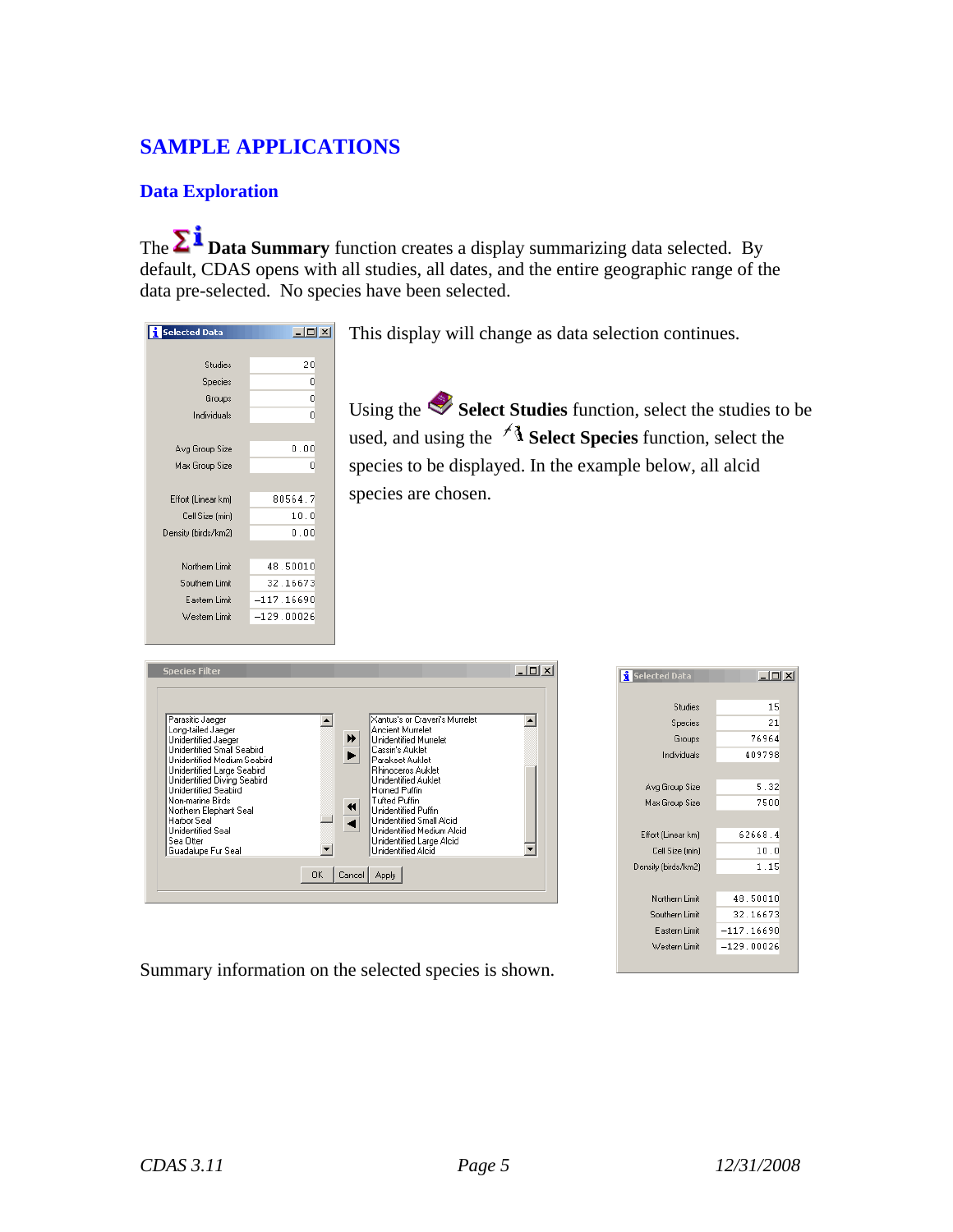Using the **Select Date Range** function, specific time periods may be chosen. In this example, all years are used, but only certain date ranges are included. This changes the summary to include only observations and effort in those time periods.



| <mark>:</mark> Selected Data | $\Box$       |
|------------------------------|--------------|
|                              |              |
| Studies                      | 15           |
| Species                      | 21           |
| Groups                       | 12345        |
| Individuals                  | 54861        |
|                              |              |
| Avg Group Size               | 4.44         |
| Max Group Size               | 3000         |
|                              |              |
| Effort (Linear km)           | 5483.9       |
| Cell Size (min)              | 10.0         |
| Density (birds/km2)          | 1.58         |
|                              |              |
| Northern Limit               | 48.50010     |
| Southern Limit               | 32.16673     |
| Eastern Limit                | $-117.16690$ |
| Western Limit                | $-129.00026$ |
|                              |              |

The **Select Region** function allows creation of a window, further restricting the data shown.

| <mark>:</mark> Selected Data | $-12X$       |  |  |
|------------------------------|--------------|--|--|
|                              |              |  |  |
| Studies                      | 15           |  |  |
| Species                      | 21           |  |  |
| Groups                       | 8235         |  |  |
| Individuals                  | 42498        |  |  |
|                              |              |  |  |
| Avg Group Size               | 5.16         |  |  |
| Max Group Size               | 3000         |  |  |
|                              |              |  |  |
| Effort (Linear km)           | 2993.0       |  |  |
| Cell Size (min)              | 10.0         |  |  |
| Density (birds/km2)          | 1.92         |  |  |
|                              |              |  |  |
| Northern Limit               | 38.50008     |  |  |
| Southern Limit               | 36.16674     |  |  |
| Eastern Limit                | $-121.50024$ |  |  |
| Western Limit                | $-124.50025$ |  |  |
|                              |              |  |  |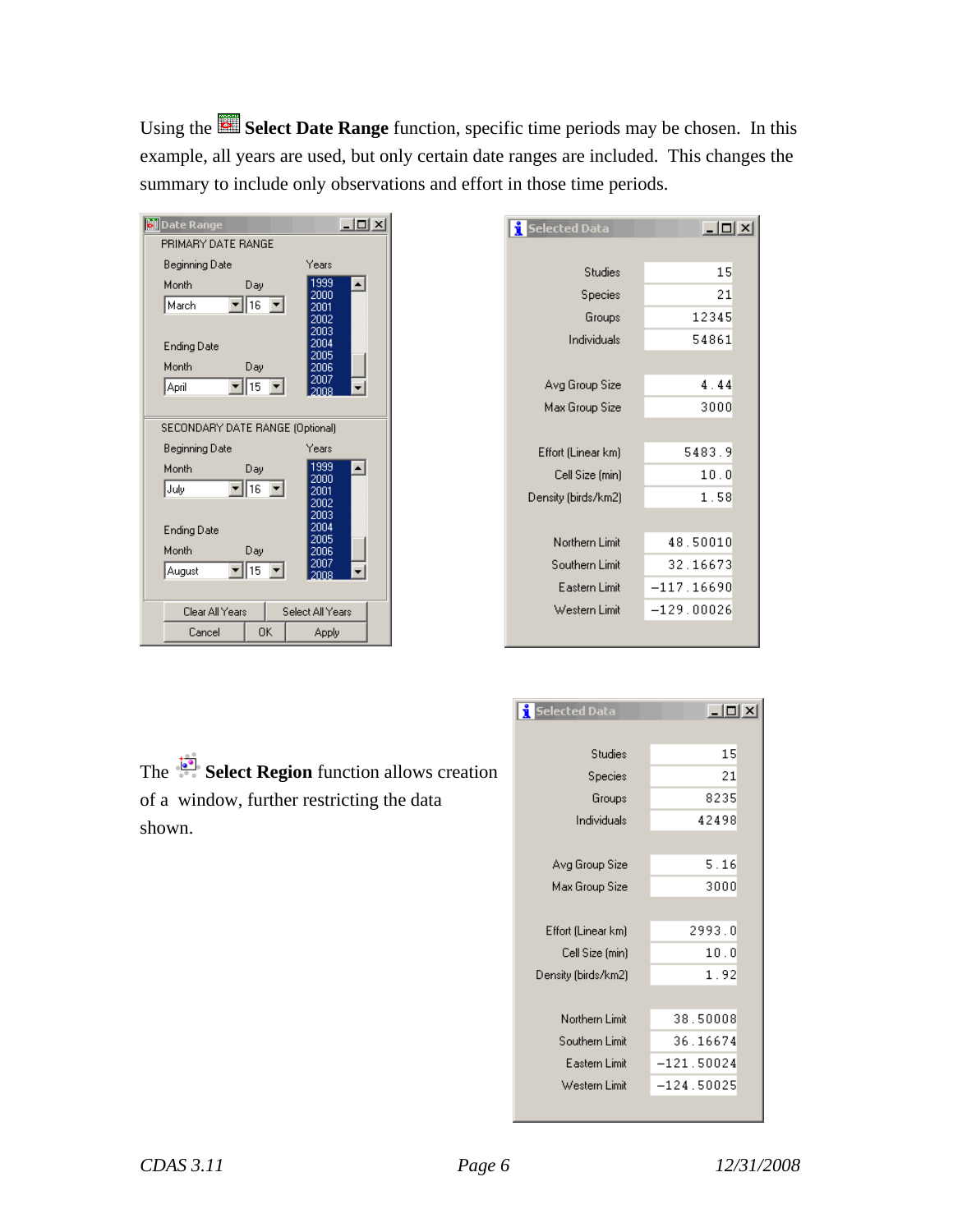Because densities may be affected by samples with little effort values or by sightings of large flocks, it may be useful to exclude these values from the analysis and display. Thresholds for these items may be set using the **Select Data Types** menu. This is also where you choose graphic display options.

| $\Box$<br><b>X</b> Data Display                                                                                                  | <b>Selected Data</b>                                                                           | <u>니미지</u>                                                                                                        |
|----------------------------------------------------------------------------------------------------------------------------------|------------------------------------------------------------------------------------------------|-------------------------------------------------------------------------------------------------------------------|
| LatLon Grid<br><b>Observations</b><br>⊽<br><b>Effort Cells</b><br>Density Cells<br>TIN Polygons<br><b>TIN Lines</b><br>TIN Mesh  | Avg Group Size<br>Max Group Size                                                               | 15<br><b>Studies</b><br>Species<br>21<br>8234<br>Groups<br>Individuals<br>39498<br>4.80<br>1000                   |
| <b>Grid Frame</b><br>5.000<br>Grid Size (min)<br>2000<br>Maximum Group Size<br> 0.100<br>Minimum Effort (km)<br>Cancel<br>Accept | Effort (Linear km)<br>Density (birds/km2)<br>Northern Limit<br>Southern Limit<br>Western Limit | 2993.0<br>5.0<br>Cell Size (min)<br>1.92<br>38.50008<br>36.16674<br>$-121.50024$<br>Eastern Limit<br>$-124.50025$ |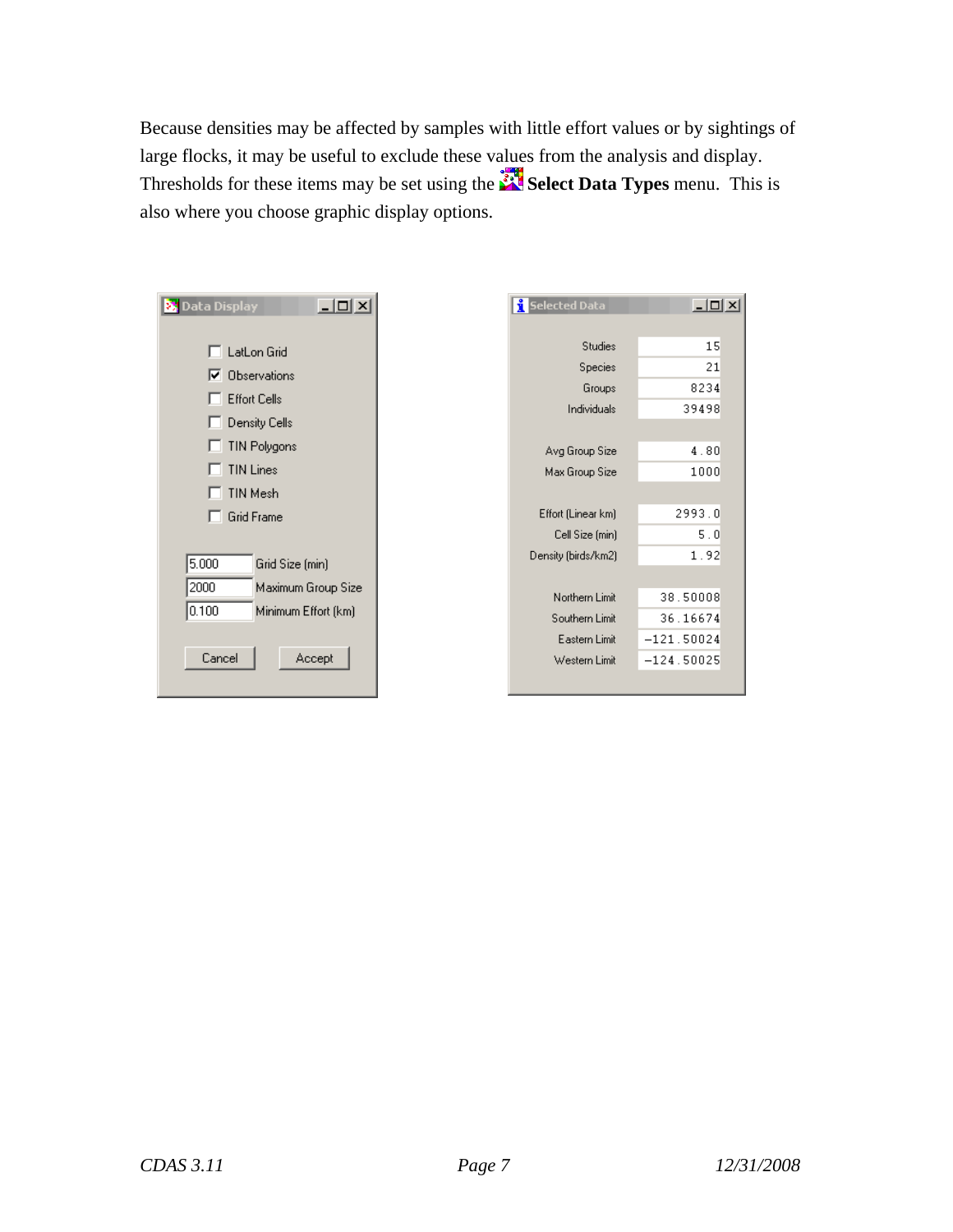Results of **L<sup>1</sup>** Query Cell operation using the data selected above. Seven cells around the Farallon Islands were chosen interactively. Effort is expressed in linear km, and density is expressed in animals per square km.



Results of **<sup>40</sup><sup>1</sup>** Query Obs operations using the selected data. Individual observations were chosen interactively. Using the study code and the record number, the individual record in the original data file may be located.

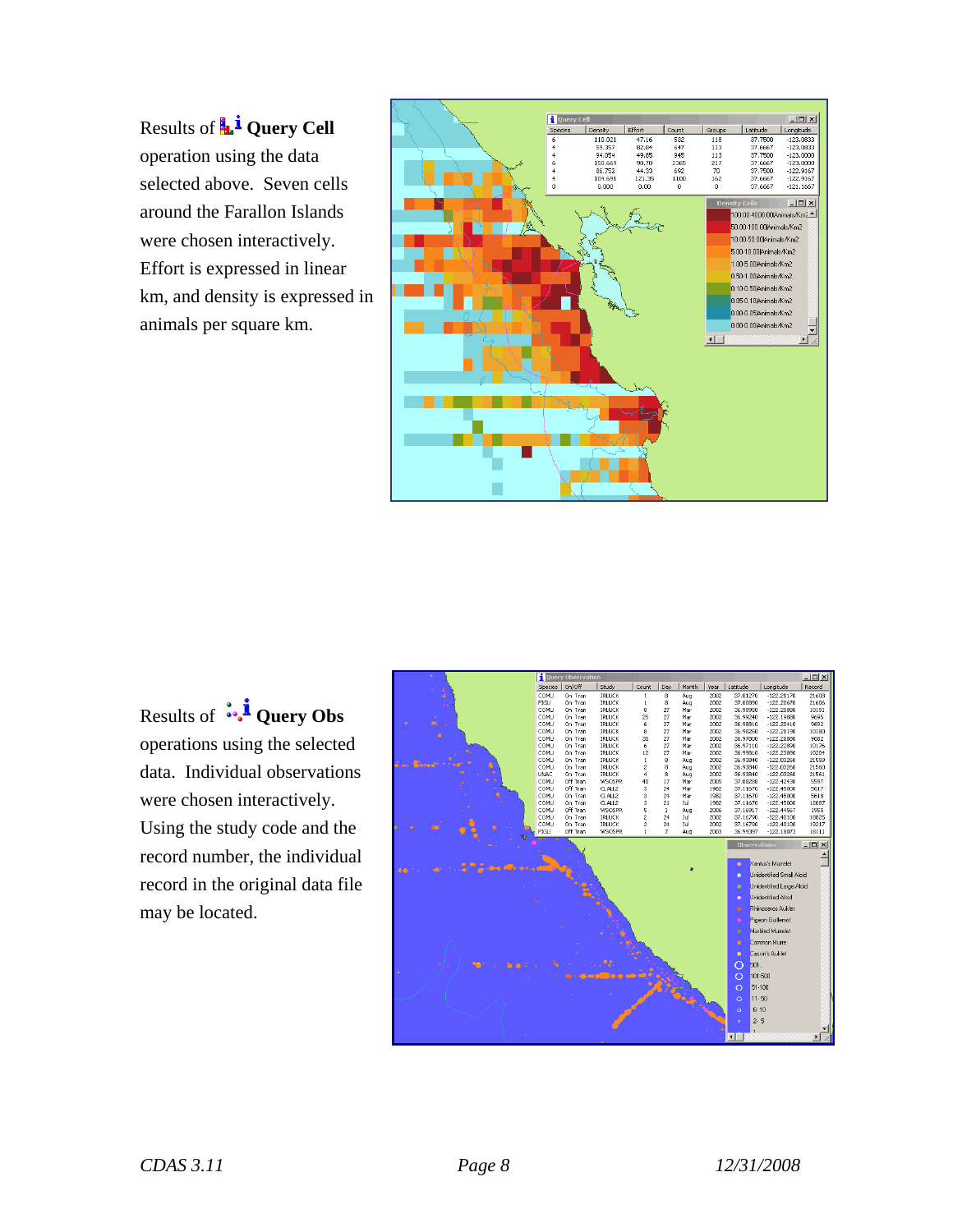#### **Oil Spill Response Query 1**

By adding GIS files of named polygons (in this case, Day1 and Day2 of an oil spill), and querying using the  $\mathbf{\hat{i}}$  **Query Polygon** function, a quick summary of resources at risk may be generated. In this case, underlying data are grebes and scoters seen from 15 January through 29 February in many years, based on several studies combined.

 Results summarize all selected species by polygon. Effort is expressed in linear km, and density is expressed in animals per square km.

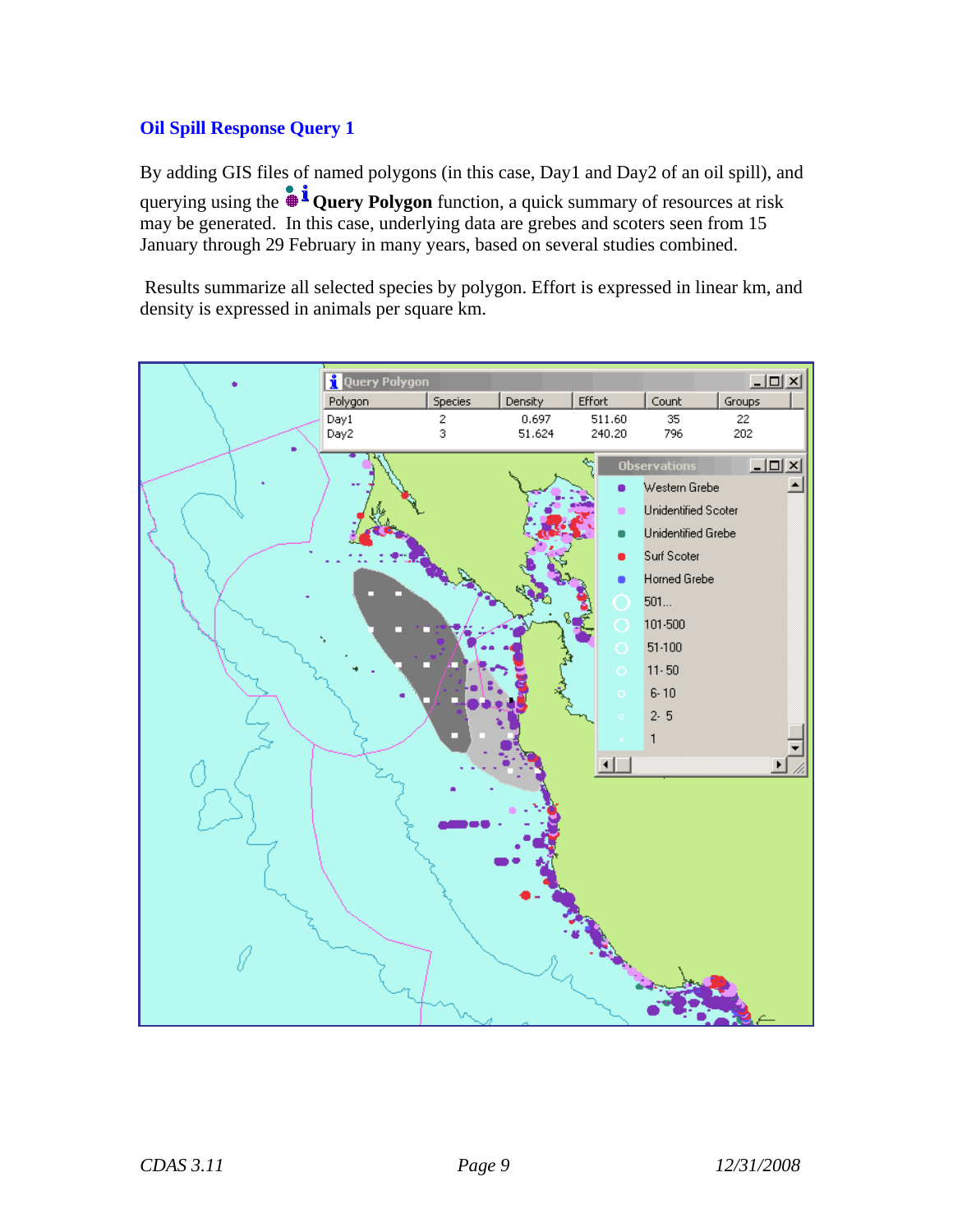#### **Oil Spill Response Query 2**

By adding GIS files of named polygons (in this example, Day1, Day2, and Day 3 of an oil spill), and querying them using the  $\mathbb{R}^{\mathbf{i}}$  **Resources at Risk** function, a quick inventory of resources at risk may be generated. In this case, underlying data are grebes and scoters seen from 15 January through 29 February in many years, based on several studies combined.

Results are presented in the *Query Spill Area* box for each polygon as it is selected. Selected species are presented individually as densities in animals per square km; densities are applied to the polygon area to arrive at the estimated population at risk. To save results, save the first polygon query as a *.csv* file. Select additional polygons and choose *Append* to add additional results to this file.

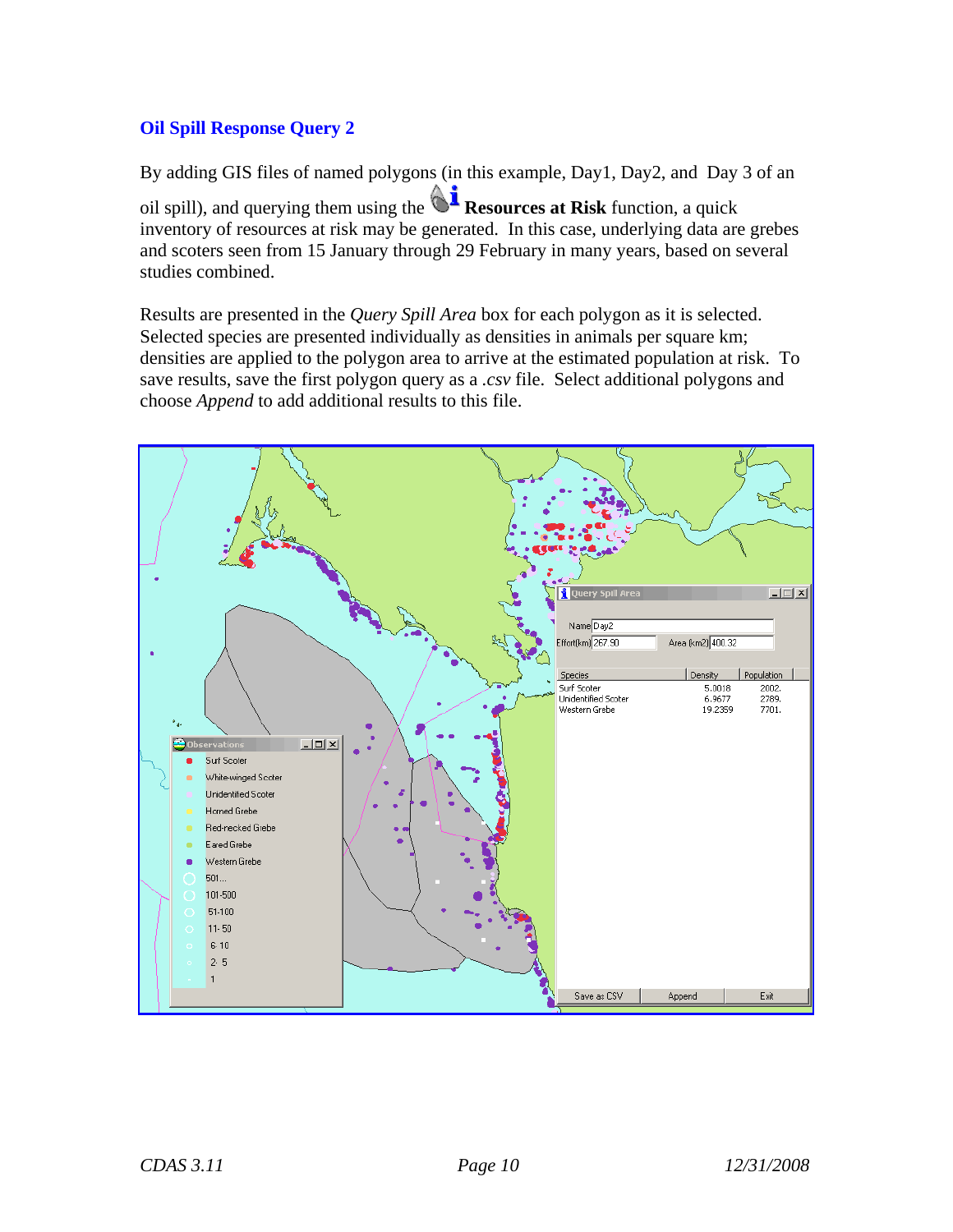### ABOUT THE DISPLAYS

Results are displayed in the following order (bottom to top) Effort Cells, Density Cells, Latitude-Longitude Grid and Grid Frame, Density Contours, TIN Displays, GIS Layers, Observations). It may be necessary to turn off some displays in order to see others.

Some display colors may be changed for easier visualization; these changes are volatile and will disappear when CDAS3 is closed.



The observation display will automatically assign colors to the selected species.

Clicking on a dot in the key will bring up the Color Matrix for color selection; the user may then select an alternative color.

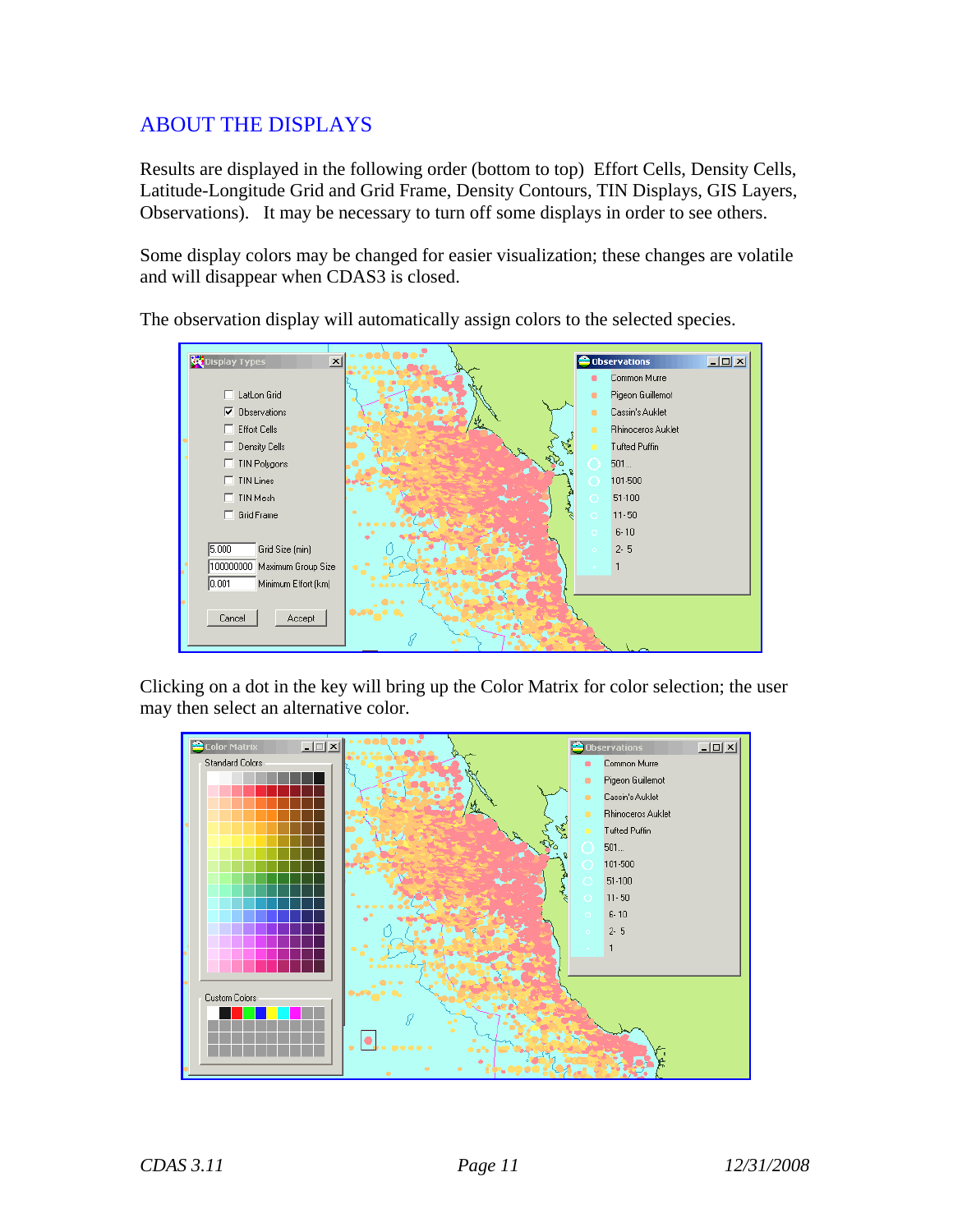

This feature can be used to highlight species of particular interest as shown below:

The background color may be changed by selecting the **Background Color** icon on the top bar; this brings up the Color Matrix. Results of such a color change are shown below.

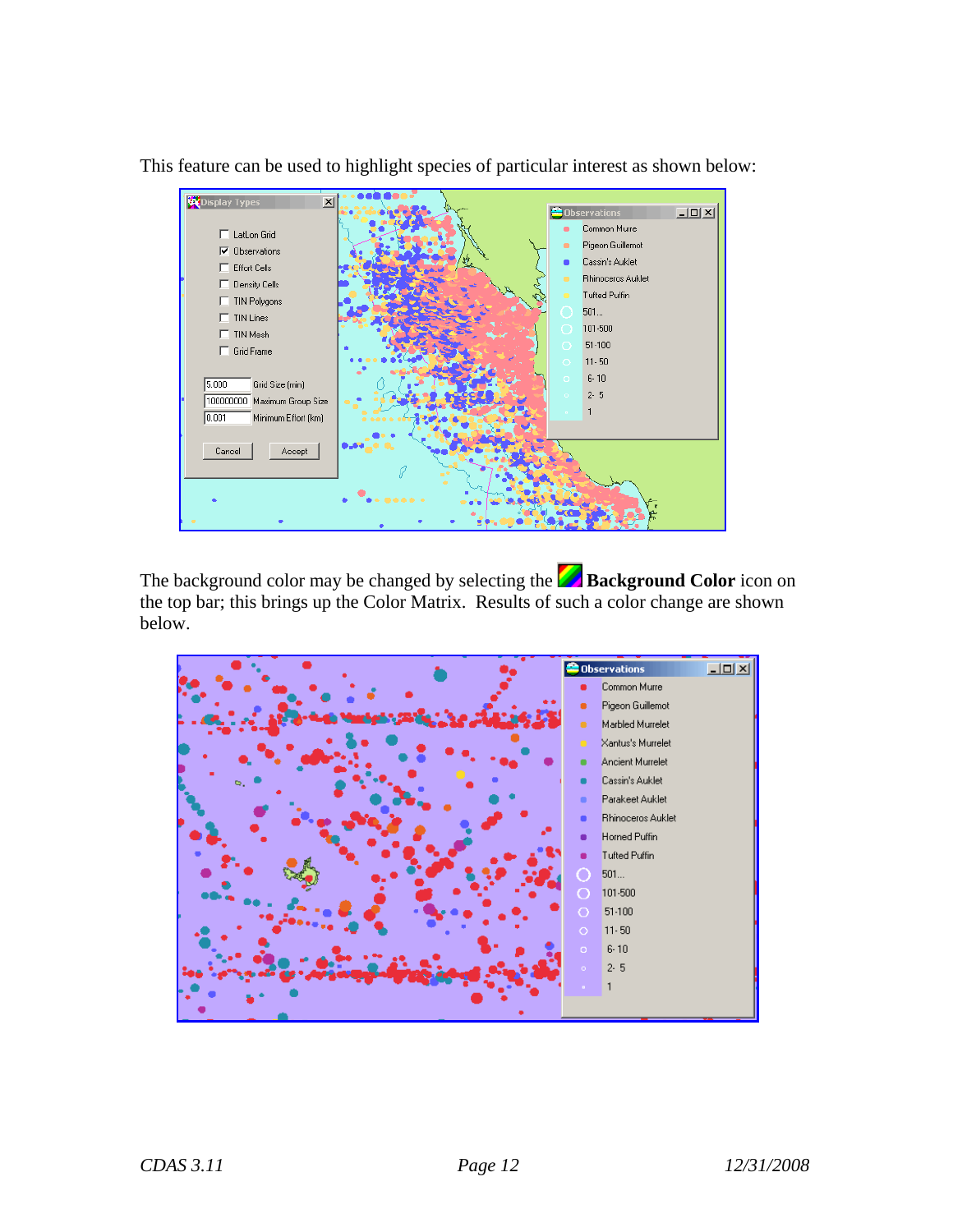## DATA STRUCTURES

#### **Species List**

A file used to construct the **Select Species** menu. This is a file in *.csv* format, default name *spplist.csv*, example below:

|             | <b>4CODE COMMON NAME</b>       | <b>SCIENTIFIC NAME</b>                    |
|-------------|--------------------------------|-------------------------------------------|
| <b>COMU</b> | lCommon Murre                  | Uria aalge                                |
| TBMU        | Thick-billed Murre             | Uria Iomvia                               |
| <b>UNMU</b> | Unidentified Murre             | ¡Uria spp.                                |
| PIGU        | Pigeon Guillemot               | Cepphus columba                           |
| MAMU        | Marbled Murrelet               | Brachyramphus marmoratus                  |
| XAMU        | Xantus's Murrelet              | Synthliboramphus hypoleucus               |
| <b>CRMU</b> | Craveri's Murrelet             | Synthliboramphus craveri                  |
| XCMU        | Xantus's or Craveri's Murrelet | Synthliboramphus hypoleucus or S. craveri |
| ANMU        | Ancient Murrelet               | Synthliboramphus antiquum                 |
| <b>UNML</b> | Unidentified Murrelet          | Brachyramphus or Synthliboramphus spp.    |
| <b>CAAU</b> | Cassin's Auklet                | Ptychoramphus aleuticus                   |
| PAAU        | lParakeet Auklet I             | Cyclorrhynchus psittacula                 |

#### **Study List**

A file used to construct the **Select Studies** menu, and to define the observation and effort files to be used for each study. This is a file in *.csv* format, default name *obseff.csv*, example below:

| <b>lobs</b>                 | <b>EFF</b>                   |               | <b>STUDYCODE STUDYNAME</b>                        |
|-----------------------------|------------------------------|---------------|---------------------------------------------------|
| OBSEFF\CLALL2obs.csv        | OBSEFF\CLALL2eff.csv         | <b>CLALL2</b> | AIR - Cenl/Nor Calif. Low Aerial 1982-1983        |
| OBSEFF\OWPELBobs.csv        | OBSEFF\OWPELBeff.csv  OWPELB |               | AIR - Oregon/Washington Pelagic                   |
| OBSEFF\SLOBRDobs.csv        | <b>OBSEFF\SLOBRDeff.csv</b>  | <b>SLOBRD</b> | AIR - Birds - So. Cal. Bight Low Aerial 1975-1978 |
| OBSEFF\MMSSBCobs.csv        | OBSEFF\MMSSBCeff.csv  MMSSBC |               | <b>AIR - MMS Santa Barbara Channel</b>            |
| OBSEFF\WOSPR50bs.csv        | OBSEFF\WOSPR5Eff.csv         | WOSPR5        | AIR - OSPR Wildlife Surveys 1994-2003             |
| OBSEFF\WSOSPRObs.csv        | OBSEFF\WSOSPREff.csv  WSOSPR |               | AIR - OSPR Wildlife Surveys 2004-2008             |
| OBSEFF\IRLUCKobs.csv        | OBSEFF\IRLUCKeff.csv         | IIRLUCK       | AIR - Luckenbach Surveys                          |
| OBSEFF\OWPELMobs.csv        | OBSEFF\OWPELMeff.csv  OWPELM |               | AIR - Mammals - Oregon/Washington Pelagic         |
| OBSEFF\SLOMAMobs.csv        | OBSEFF\SLOMAMeff.csv  SLOMAM |               | AIR - Mammals - So. Cal. Bight Low Aerial         |
| <b>OBSEFF\CHIMAMobs.csv</b> | OBSEFF\CHIMAMeff.csv         | <b>CHIMAM</b> | AIR - Mammals - Cenl/Nor Calif. High Aerial       |

#### **Observation Files**

Observation files contain records of individual sightings, and fields used may vary from study to study. To be usable by CDAS, they must be in *.csv* format and contain certain fields, in any order, named as follows:

| <b>STUDY</b>    | The Study Code (6 characters)                                                     |
|-----------------|-----------------------------------------------------------------------------------|
| <b>ONEFF</b>    | Y or N (whether the sighting was on effort or not)                                |
| <b>YEAR</b>     | Year (YYYY)                                                                       |
| <b>MONTH</b>    | Month (MM)                                                                        |
| <b>DAY</b>      | Day (DD)                                                                          |
| <b>SPP</b>      | Species code, per <i>spplist.csv</i> . If the original data use different species |
|                 | codes, these may be preserved in a separate field not named SPP.                  |
| <b>COUNT</b>    | Number of individuals                                                             |
| <b>LATITUDE</b> | Decimal latitude                                                                  |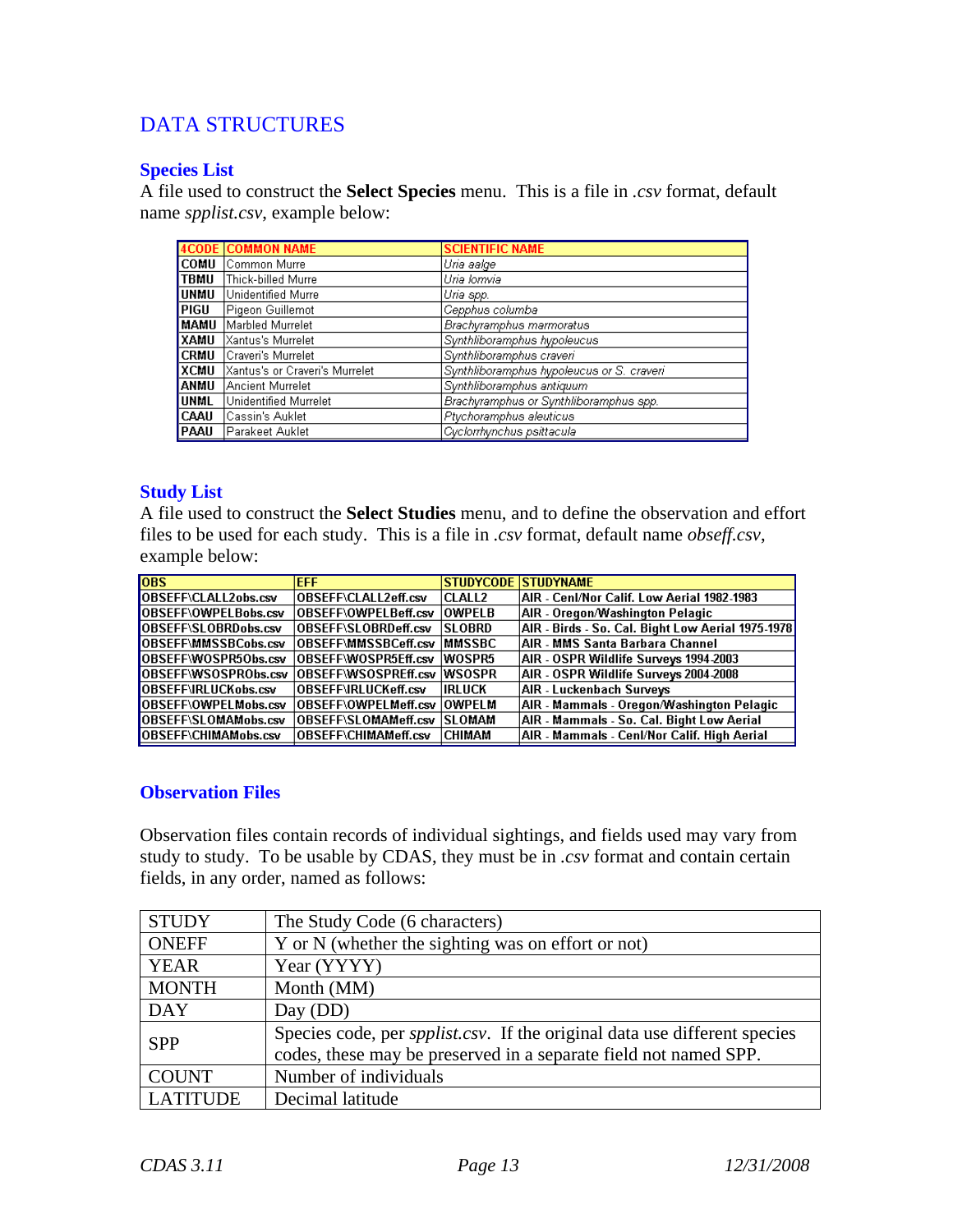|              | LONGITUDE   Decimal longitude (West is positive)                                     |
|--------------|--------------------------------------------------------------------------------------|
| <b>WIDTH</b> | Strip width, in km – To be updated in future to include other correction<br>factors. |

The species codes used in SPP must conform to the usage in *spplist.csv*. STUDY codes must conform to those listed in *obseff.csv*. *West longitude is positive.* For convenience, because of row limits in Excel, if there are more than ~64K records in an observation file, the file should be divided and presented as two files with different study codes. Corresponding effort files should follow the same convention, so that paired files use the same study code.

#### **Effort Files**

Effort files contain records of linear effort by cell, day, and study, and may contain other data as well. To be usable by CDAS, they must be in *.csv* format and contain certain fields, in any order, named as follows:

| <b>STUDY</b>     | The Study Code (6 characters)             |
|------------------|-------------------------------------------|
| YEAR             | Year (YYYY)                               |
| <b>MONTH</b>     | Month (MM)                                |
| <b>DAY</b>       | Day (DD)                                  |
| <b>LATITUDE</b>  | Decimal latitude                          |
| <b>LONGITUDE</b> | Decimal longitude (West is positive)      |
| <b>BINSIZE</b>   | Cell size (minutes of latitude/longitude) |
| <b>EFFKM</b>     | Linear KM of transect                     |

STUDY codes must conform to those listed in *obseff.csv*. *West longitude is positive.* For convenience, because of row limits in Excel, if there are more than ~64K records in an effort file, the file should be divided and presented as two files with different study codes. Corresponding observation files should follow the same convention, so that paired files use the same study code.